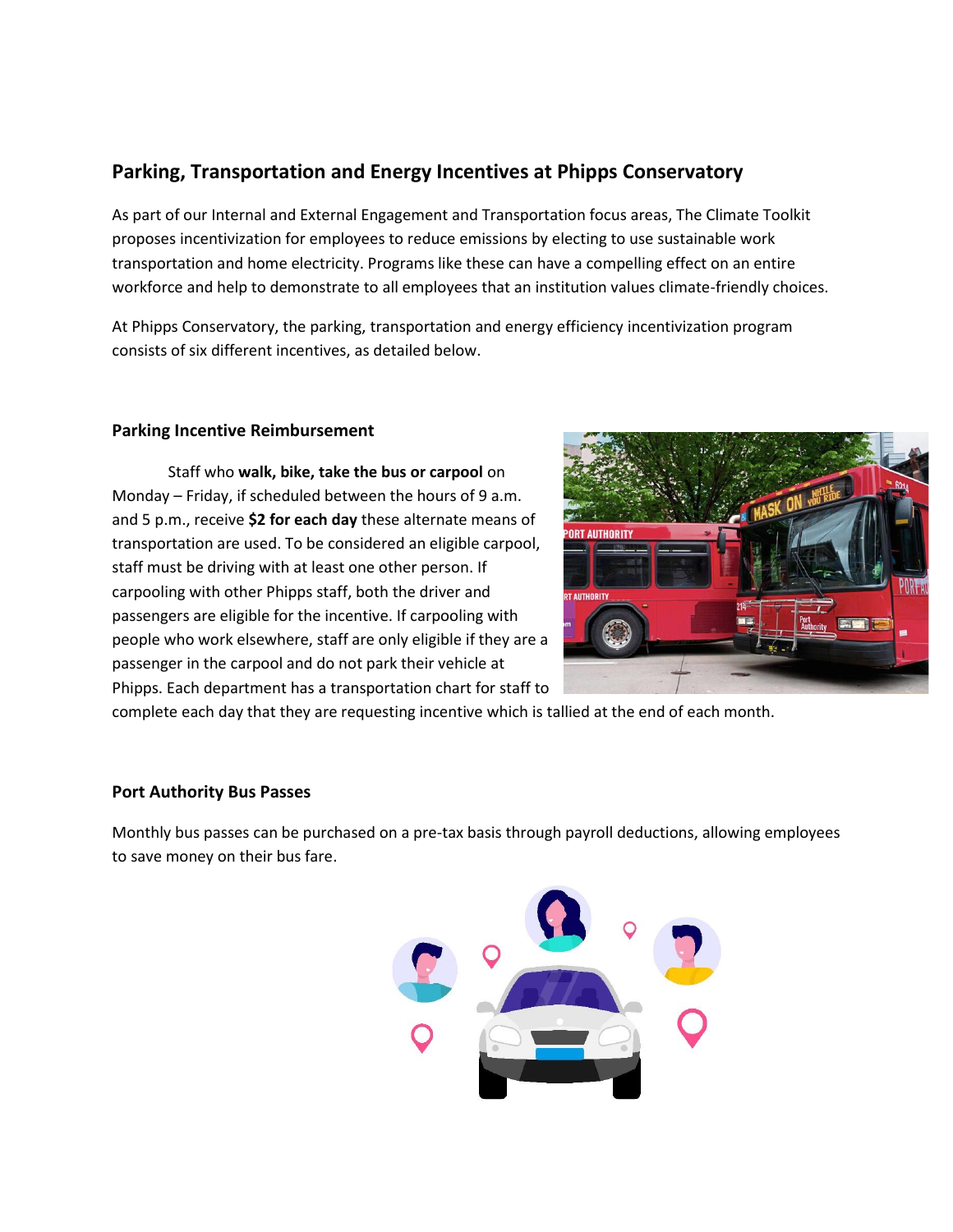# **Dedicated Parking Spaces for Fuel Efficient, Compact and Carpool Vehicles**

Fuel efficient vehicles are defined as vehicles that have achieved a minimum green score of 40 on the **American Council for an Energy Efficient Economy (ACEEE)** annual vehicle rating guide. Phipps has **five charging spaces available and dedicated for staff who drive electric vehicles.** An additional ten spaces are dedicated for use of fuel-efficient vehicles. Fuel-efficient parking spaces are available on a first come, first served basis and require a special parking tag. We realize this will not cover all the fuelefficient cars on campus, but it is a beginning!





For cars that are **both fuel efficient and compact** (less than 6' wide and 14' long), limited parking is also available next to the lagoon at Phipps' Center for Sustainable Landscapes. Two carpool spaces are also available, with more to be added as demand increases.